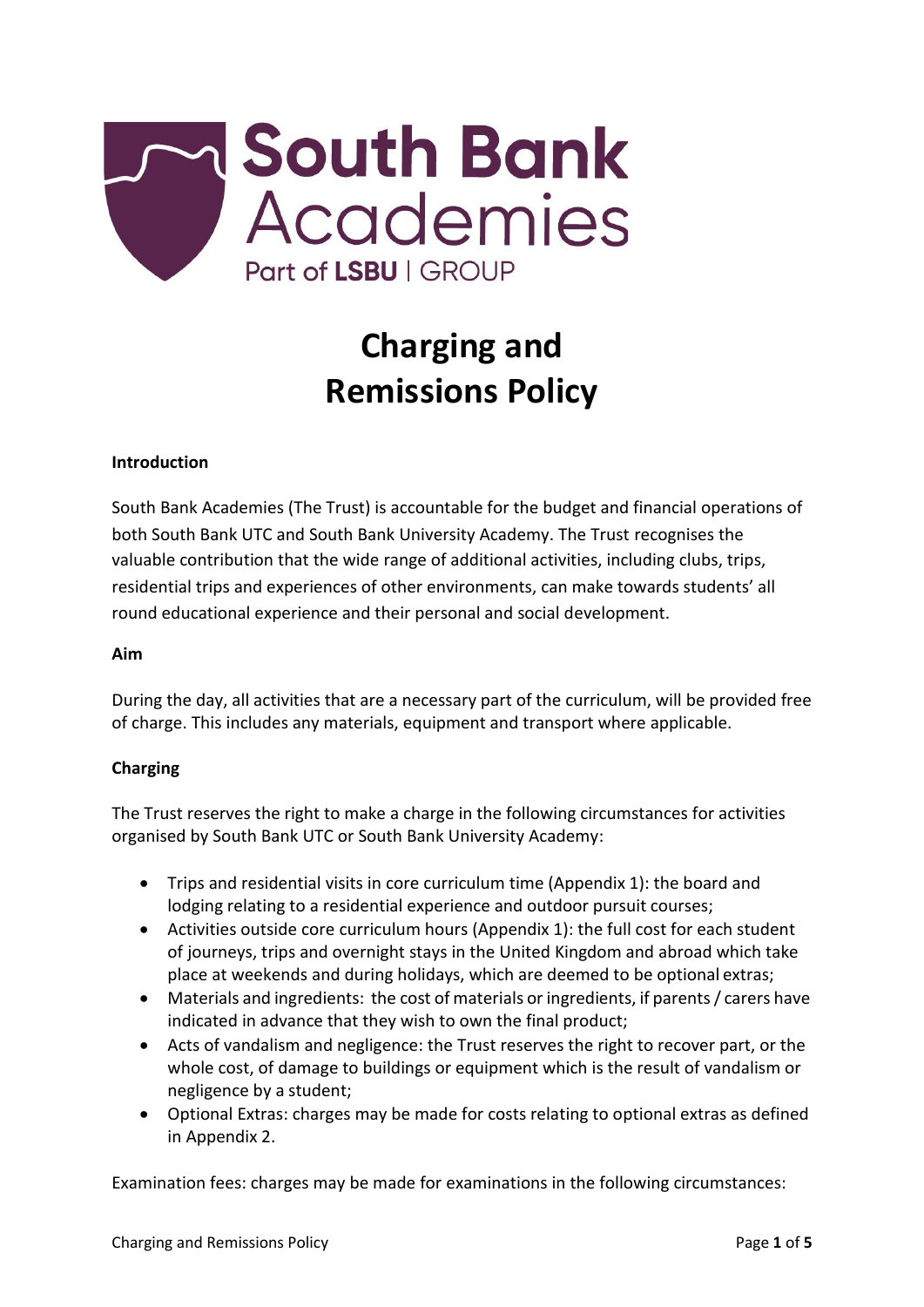- The student has not regularly attended the lessons for a particular examination subject, refundable if the student attends for examination.
- The student fails, without good reason, to complete the requirements of the examination (e.g. coursework).
- The student fails, without good reason, to attend the examination.
- Examination re-sits to improve grades (unless at the recommendation of the senior leadership team at the school).
- Examination entries where there is a request from the parent / carer for additional subject entries to be made which are not supported by the school.

## **Remissions**

Where the parent of a student is in receipt of qualifying state benefits the Trust will fully support the cost of board and lodging for any residential activity that is organised for the student and which takes place within school time as part of their curriculum. This will also be the case where the residential activity forms part of the syllabus for a public examination.

The SBA Board may remit charges in full or in part to other parents after considering other specific hardship cases. The Trust invites parents and carers to apply, in the strictest confidence, for the remission of charges in part or in full. The Principal or Executive Principal will authorise remission in consultation with the Chair of the School Advisory Board as appropriate.

### **Insurance**

Any insurance costs will be included in charges made for trips or activities.

#### **Voluntary contributions**

Nothing in this policy statement precludes the Trust from inviting parents / carers to make voluntary contributions. The rate of voluntary contributions requested will not exceed the total costs of the activity.

# **Operation**

All charges for income of any nature must be made through the Trust finance team. All monies received for such charges must be directed to the finance team. Official receipts will be issued for all monies received.

Employees organising a trip, visit, club or activity will notify parents / carers in advance of any likely costs. This will be done in writing, with a reply mechanism for parents / carersto accept the proposed costs. The letter will contain details of remission arrangements as set out in this policy.

The employee organising, in agreement with the senior leadership team, will set out the arrangements for collection of costs from parents / carers and the internal process for the collection and receipt of monies.

Charging and Remissions Policy **Page 2** of **5** and **Page 2** of **5** Collection of unpaid or late monies will be the responsibility of the nominated person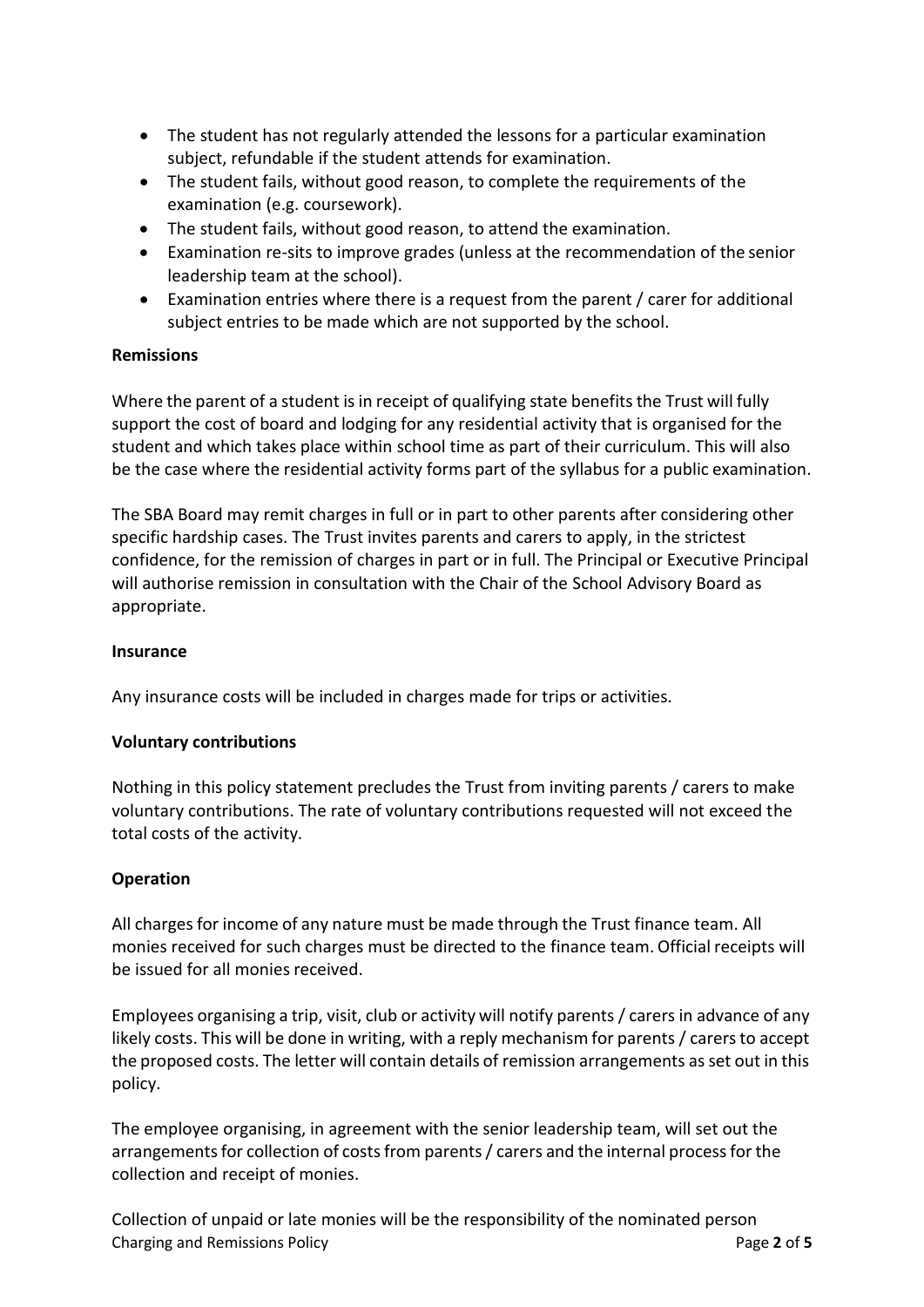responsible for collecting monies.

Financial accounts of all trips, visits, clubs or activities will be kept by the trust finance team.

#### **Monitoring and Evaluation**

The Trust Board, Executive Principal and Principals along with the Trust Business Manager will monitor the operation and effectiveness of the Charging and Remissions Policy.

Policy approved by: South Bank Academies trust board **Date of last review:** July 2021 **Date of next review:** August 2022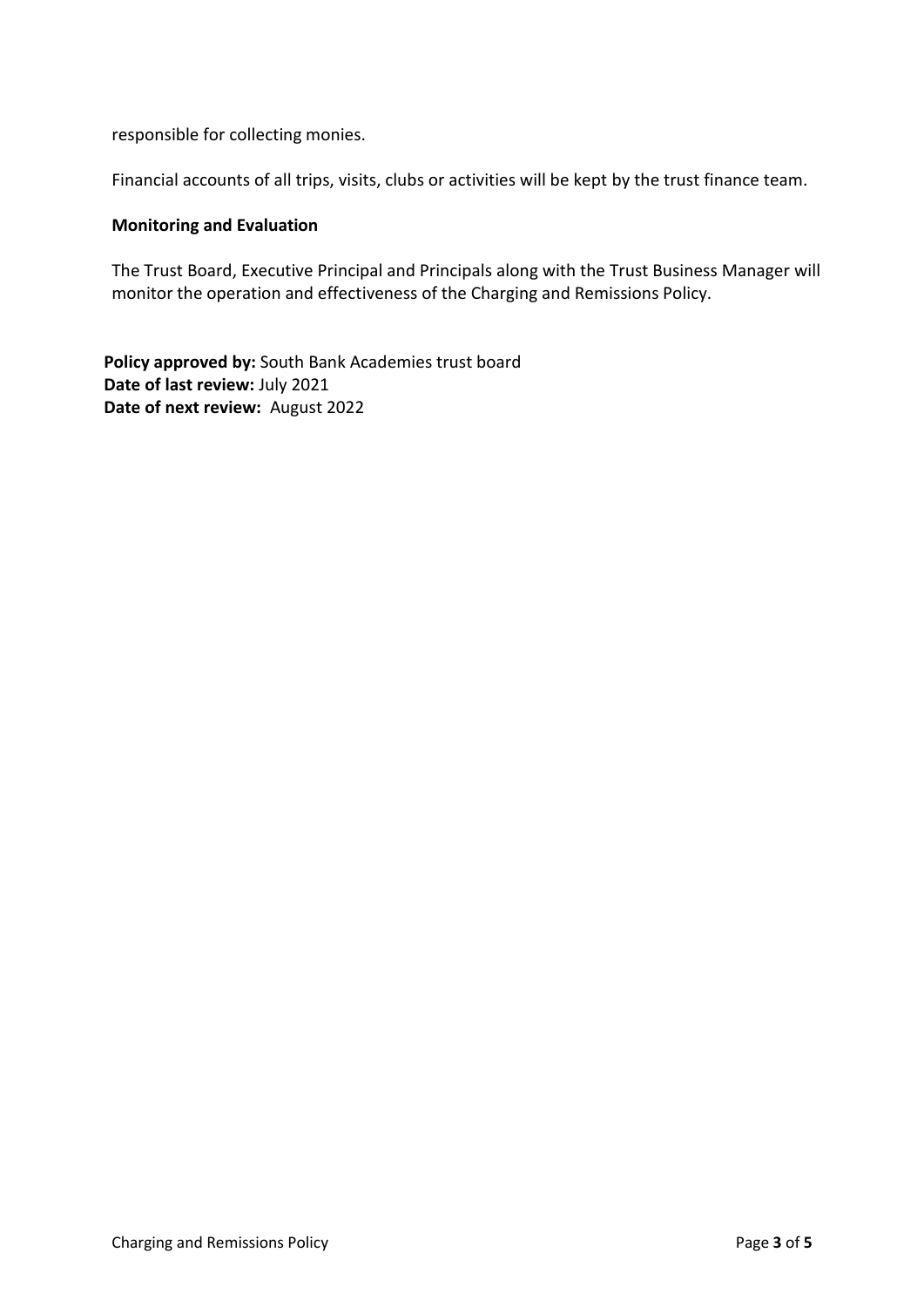# **Appendix 1**

# **Non Residential Activities**

If 50% or more of the time spent on the activity occurs during school hours, it is deemed to take place during school hours. Time spent on travel counts in this calculation if the travel itself occurs during school hours. School hours do not include breaks during the day.

Where less than 50% of the time spent on an activity falls during school hours, it is deemed to have taken place outside school hours. For example, an excursion might require students to leave the school an hour before the day ends, but the activity does not end until late in the evening.

# **Residential visits**

If the number of school sessions taken up by the trip is equal to or greater than 50% of the number of half days spent on the trip, it is deemed to have taken place during school hours (even if some activities take place late in the evening). Whatever the starting and finishing times of the school day, regulations require that the school day is divided into 2 sessions. A "half day" means any period of 12 hours ending with noon or midnight on any day.

Example 1: Visit during school hours

Students are away from noon on Wednesday to 9pm on Sunday. This counts as 9 half days including 5 school sessions, so the trip is deemed to have taken place during UTC hours.

Example 2: Visit outside school hours

Students are away from school from noon on Thursday until 9pm on Sunday. This counts as 7 half days including 3 school sessions, so the trip is deemed to have taken place outside UTC hours.